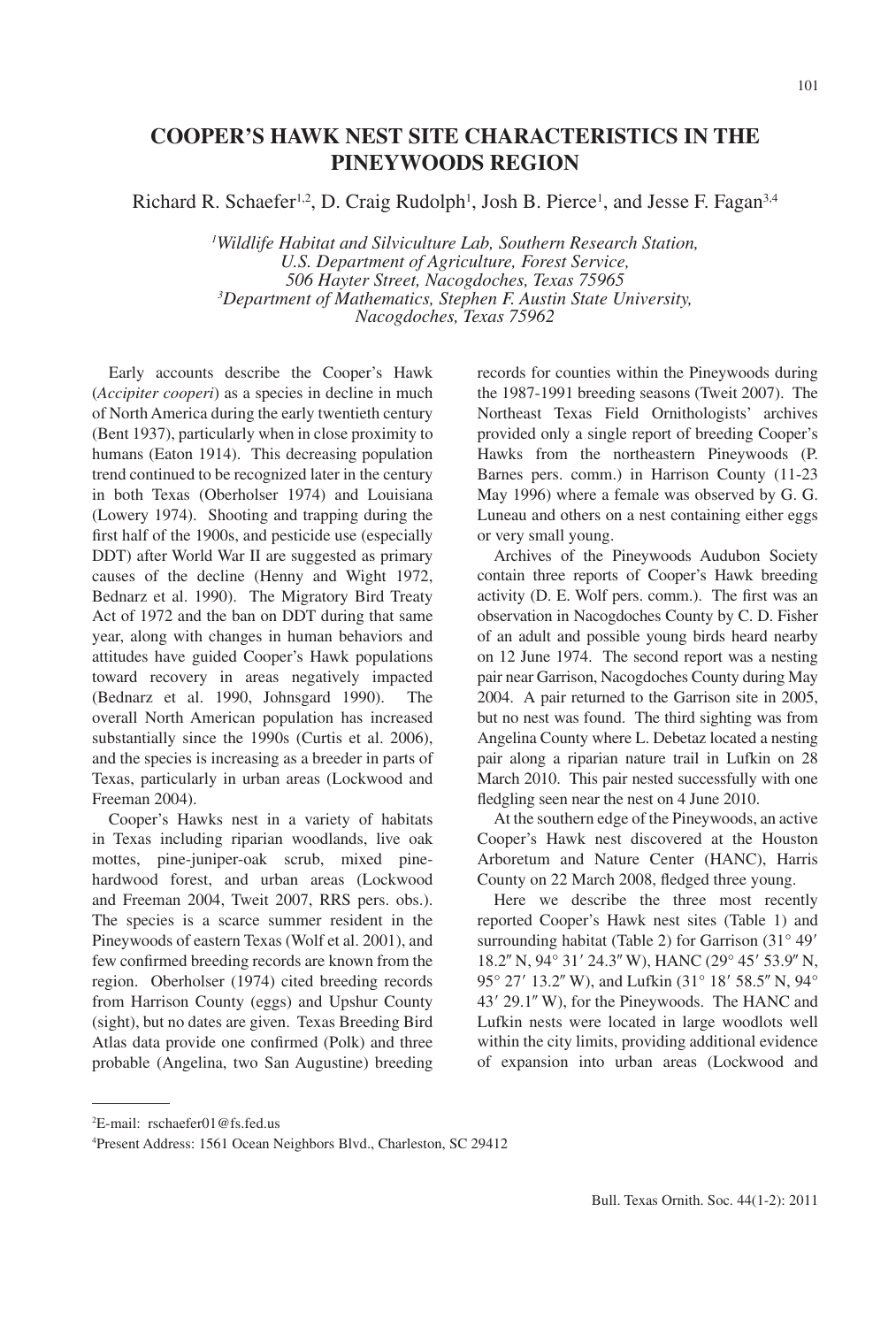| Nest Tree/Habitat Variable                 | Nest A               | Nest B                     | Nest C            |
|--------------------------------------------|----------------------|----------------------------|-------------------|
| Nest tree species                          | southern red oak $1$ | loblolly pine <sup>1</sup> | loblolly pine $1$ |
| Nest tree $DBH2$ (cm)                      | 70.5                 | 34.0                       | 34.0              |
| Nest tree height $(m)$                     | 20.1                 | 22.5                       | 23.0              |
| Height of nest $(m)$                       | 10.2                 | 16.8                       | 17.2              |
| Forest can opy closure <sup>3</sup> $(\%)$ | 32.0                 | 91.8                       | 90.5              |
| Pine canopy $BA^4$ (m <sup>2</sup> /ha)    | 0.0                  | 8.5                        | 14.0              |
| Hardwood canopy BA (m <sup>2</sup> /ha)    | 5.0                  | 6.5                        | 5.0               |
| Pine mid-story BA (m <sup>2</sup> /ha)     | 0.0                  | 0.0                        | 1.0               |
| Hardwood mid-story BA (m <sup>2</sup> /ha) | 0.0                  | 10.0                       | 2.0               |

Table 1. Nest tree, nest height, and habitat measurements at three Cooper's Hawk nests in the Pineywoods region of eastern Texas.

A Near the town of Garrison, Nacogdoches County.

B Houston Arboretum and Nature Center, Harris County.

C Azalea Trail, City of Lufkin, Angelina County.

1 Southern red oak (*Quercus falcata*), loblolly pine (*Pinus taeda*).

2 DBH = Diameter at Breast Height.

<sup>3</sup> Mean of four measurements at cardinal directions 15 m from the nest tree.

4 BA = Basal Area.

Freeman 2004). The Garrison nest was located in a rural environment. The specific nest site was a large southern red oak (*Quercus falcata*) located near the edge of a pasture and only 77 m from a house.

Though confirmed reports of nesting in the Texas Pineywoods are scarce, Cooper's Hawks have been observed during the breeding season with some consistency and are probably more common as a breeder in the region than the few confirmed nesting observations suggest (Tweit 2007). The species' secretive behavior makes locating nests especially difficult in the heavily wooded Pineywoods.

| Table 2. Percentage and number of hectares of each habitat type within a 1-km radius from each of three Cooper's Hawk |  |
|-----------------------------------------------------------------------------------------------------------------------|--|
| nests in the Pineywoods region of eastern Texas.                                                                      |  |

| Habitat Type                               | Nest A                | Nest B         | Nest C                |
|--------------------------------------------|-----------------------|----------------|-----------------------|
| Mature forest <sup>1</sup>                 | 44.7 (140 ha)         | 52.9 (166 ha)  | $21.7(68 \text{ ha})$ |
| Pine plantation <sup>2</sup>               | $17.6(55 \text{ ha})$ | $0.0(0)$ ha)   | $0.0(0)$ ha)          |
| Mixed mature forest<br>and pine plantation | $11.0(35)$ ha)        | $0.0(0)$ ha)   | $0.0(0)$ ha)          |
| Clear-cut, pasture, field                  | $25.3(79 \text{ ha})$ | $2.8(9)$ ha)   | $3.5(11)$ ha)         |
| Urban with trees                           | $0.0(0)$ ha)          | 29.1 (91 ha)   | 43.5 (137 ha)         |
| Structures and no trees <sup>3</sup>       | $0.6(2)$ ha)          | $12.9(41)$ ha) | $31.1(97)$ ha)        |
| Surface water <sup>4</sup>                 | $0.8(3)$ ha)          | $2.3(7)$ ha)   | $0.2(1)$ ha)          |

A Near the town of Garrison, Nacogdoches County.

B Houston Arboretum and Nature Center, Harris County.

C Azalea Trail, City of Lufkin, Angelina County.

<sup>1</sup> Forest stands  $\geq$  50 years of age.

 $2$  Pine stands 10-30 years of age. Stands  $\leq 10$  years old were included with clear-cuts.

3 Large buildings, parking lots, chicken houses, etc. (urban or rural).

4 Lakes, ponds, and rivers (small streams not included).